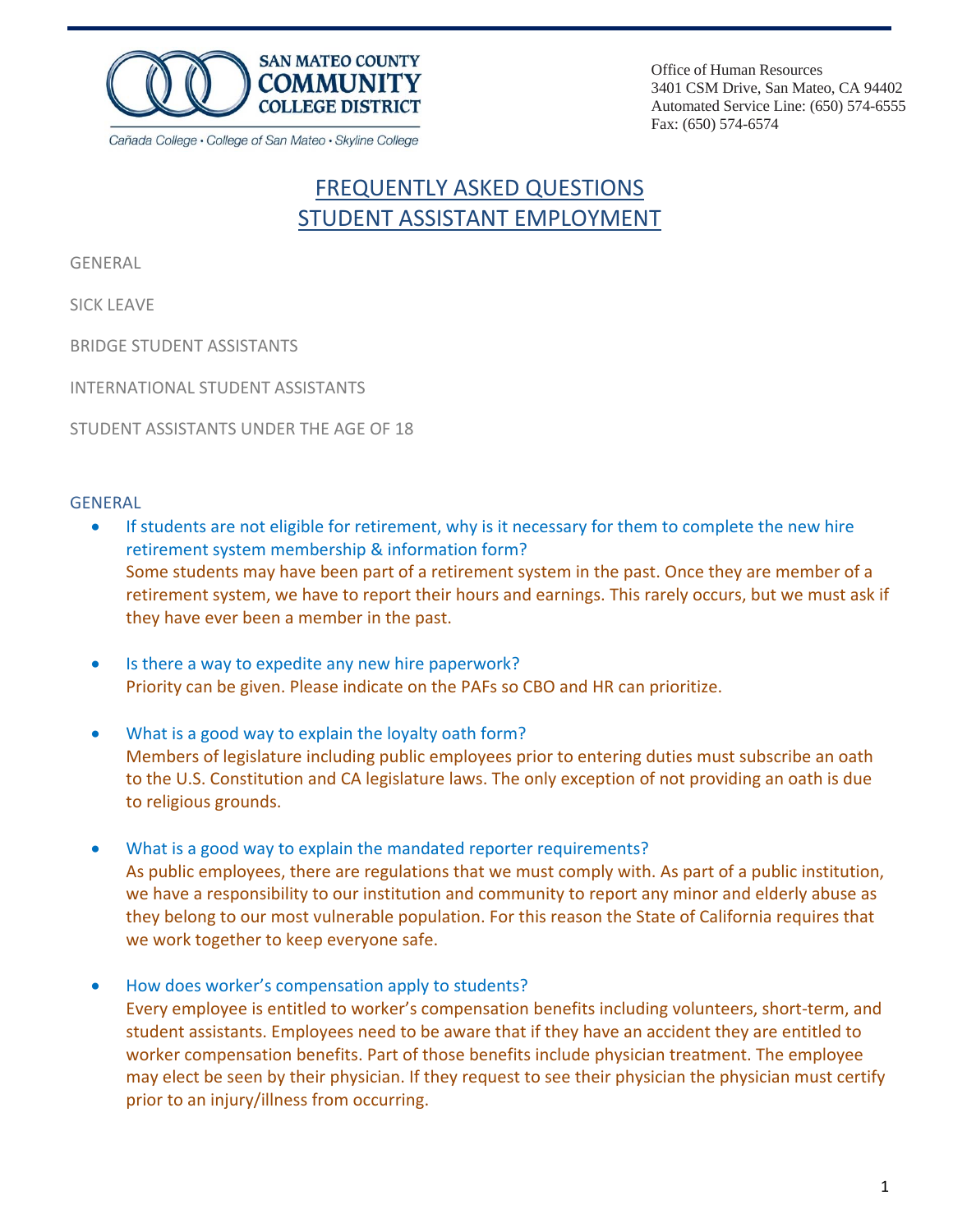<span id="page-1-0"></span>• Since it is now a requirement for everyone to be fingerprinted, how do we process those that are not able to due to identification? The only exception is for international students, they are able to start employment prior to fingerprinting. On PAF please indicate the student is an international student so that we don't request the fingerprint receipt. Once the student obtains proper documentation, the student must obtain a fingerprint. Everyone is required to be fingerprinted due to liability. It's a safety mechanism for everyone.

#### **SICK LEAVE**

- How much sick leave can a student assistant accrue? For every 30 hours worked an employee earns 1 hour of paid sick leave with a maximum accrual of 24 hours per year. The student may rollover unused sick hours but will always have a maximum of 24 hours.
- When is the sick leave available to use? An employee must have been employed for 30 days and pass a 90 day period to begin using the sick leave. It is the approver's responsibility to be certain an employee has passed this 90 day period. Websmart does not place a hold of the 90 day period if an employee has sick leave to use.
- During this 90 day period, does an employee accumulate sick leave? Yes, an employee accumulates during this period.
- Where can an approver/student go to view how much sick leave hours an employee has to use? An employee/approver can go in [Websmart](https://websmart.smccd.edu/) to view the sick leave balance.
- How does a student report used sick leave? An employee can report their sick leave usage in their [Websmart](https://websmart.smccd.edu/) timesheet.

#### **BRIDGE STUDENT ASSISTANTS**

What is the difference between a bridge student assistant and a regular student assistant?

#### **Student Assistant Bridge Graduate Bridge Student** • Student at one of the district · Employed in summer session • Employed any time throughout campuses enrolled in Spring and Fall level courses . Enrolled in 6 units during Fall semesters • Deductions and Spring Semesters

- Enrolled in 3 units during
- **Summer Session**
- Deductions
	- Federal Taxes
	- State Taxes
	- Workers Comp (ER)
- Deductions
	- Federal Taxes
	- State Taxes
	- Workers Comp (ER)
	- Medicare
	- Social Security
	- State Unemployment Insurance
- the year only as TUTORS for upper
- 
- · Federal Taxes
- · State Taxes
- Workers Comp (ER)
- Medicare
- Social Security
- State Unemployment Insurance
- Does HR require 2 separate PAFs for Bridge students and regular student assistants if their employment crosses fiscal years (summer)? You can complete 1 PAF for both positions. For [example](https://smccd-public.sharepoint.com/humanresources/New%20Hire%20Welcome%20Packets/Student%20Assistant%20Welcome%20Packet/SAMPLE_PAF_BRIDGE_Student_Asst_%201617.pdf) PAF, click HERE.